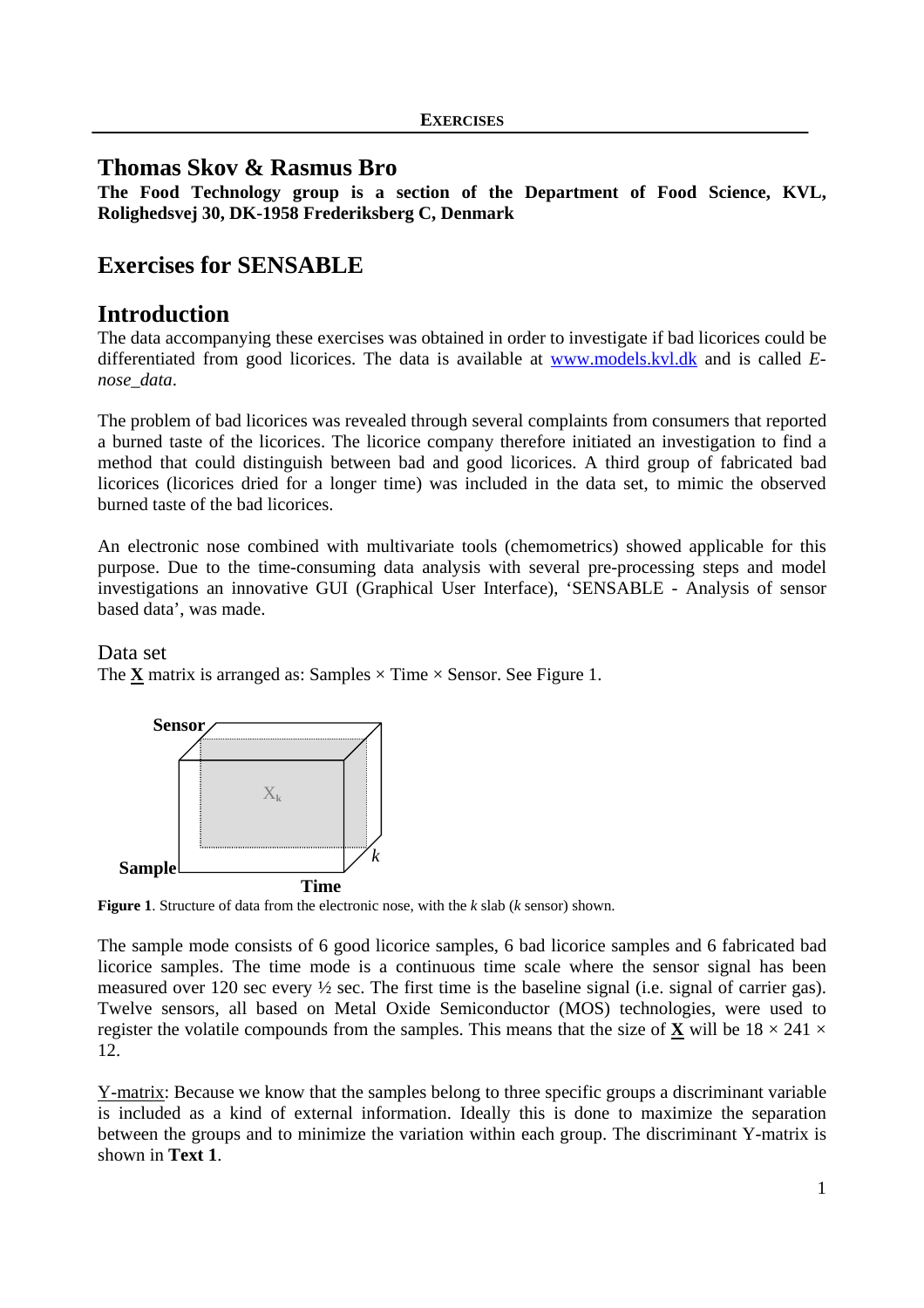A typical response of the twelve sensors from a general sample is shown in Figure 2.



**Figure 2.** Baseline corrected sensor signal  $((S-S<sub>0</sub>)/S<sub>0</sub>)$  for one licorice sample for the twelve sensors.

# **Exercises**

### **Download data**

Download the data set (*E-nose\_data*) from www.models.kvl.dk. The data is also available when you download the SENSABLE file as described in the following.

### **Get and open SENSABLE**

Download SENSABLE from http://www.models.kvl.dk. Extract the zipped files onto your computer. Open MATLAB and type *sensable* in the command window and the SENSABLE program will open.

### **Import and Edit data**

Use the '*File*' menu in SENSABLE to import your own data or use the *E-nose\_data* (we recommend you to try the *E-nose\_data* first, to be able to use all the implemented exercises given here).

Notice that the name of the data file (MATLAB format) is not limited, but the file must contain a structure array named NoseData. Some strict rules apply for the structure of NoseData, and these are further outlined in the '*help*' file. ASCII files can also be imported but this is not included in this demonstration.

The data can be coloured in the '*Edit*' menu where you also can exclude/include samples, times and/or sensors and redefine sample and/or variable names.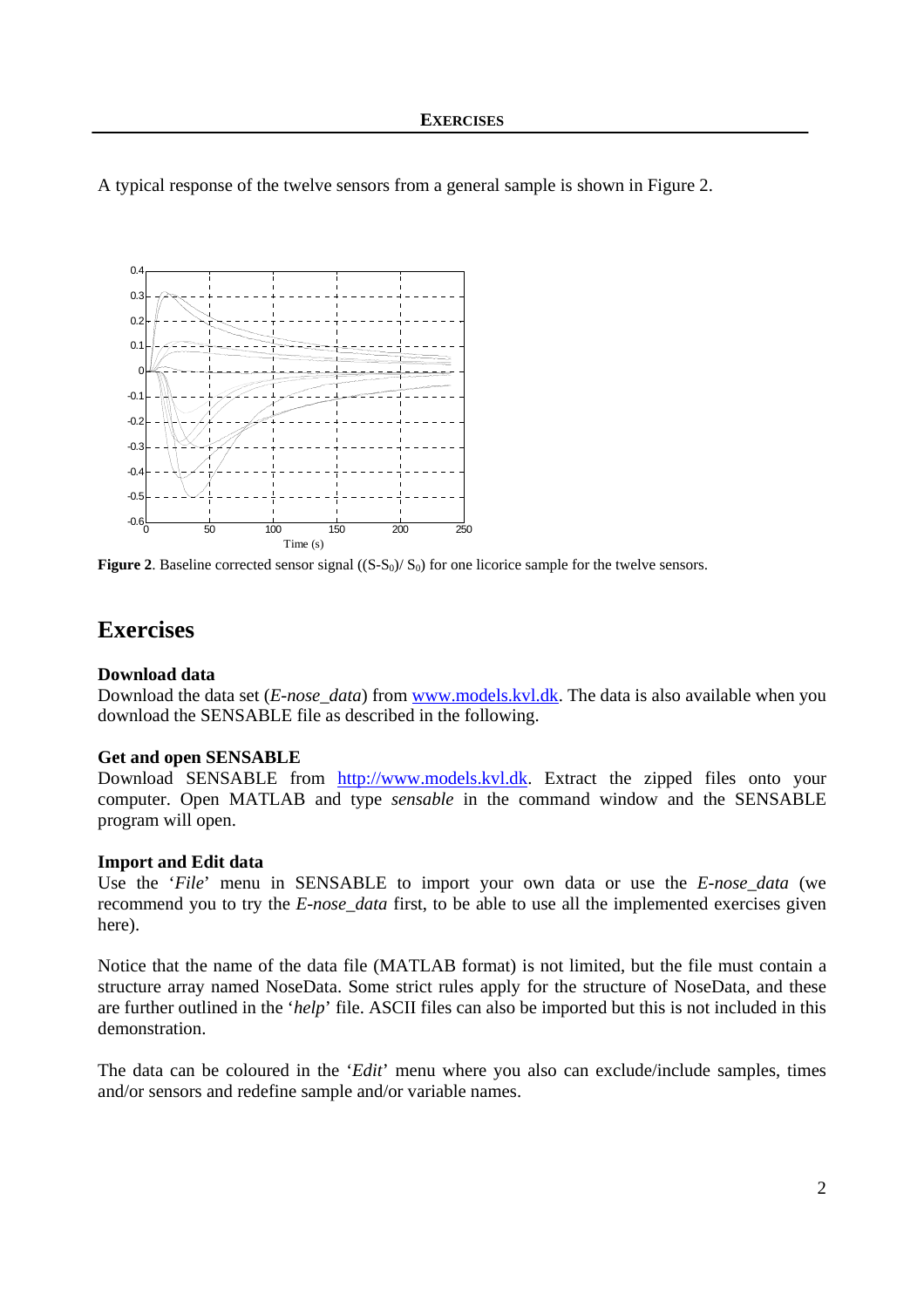

### **Preprocess**

The different processing techniques should be evaluated and the effect demonstrated and understood. In the screen-dump below the menu '*Preprocess*' is shown. The left figure shows the raw data coloured after sensors.

The right plot shows the pre-processed data and this figure is updated each time you select a new/different pre-processing step. In the '*Preprocess information*' box you can see what kind of pre-processing you have chosen.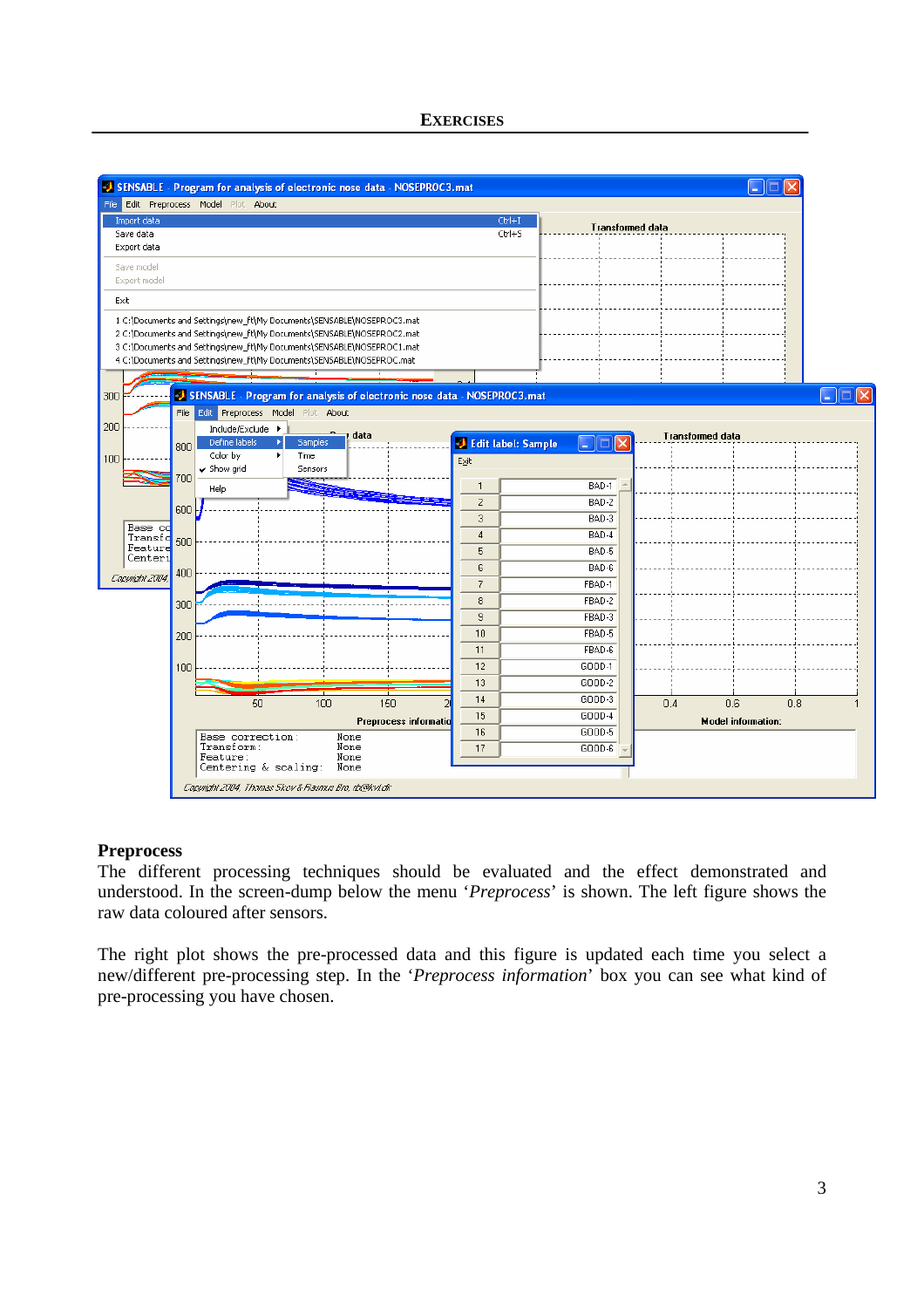

## *How to do it!*

- Import data named E-nose\_data into SENSABLE
- Examine the raw data (try zoom function) and try to colour both according to samples and sensors to get an idea of the structure of the data.
- Try different combinations of pre-processing techniques. Try to figure out what the different steps will do before executing the commands. E.g. what does it mean to subtract the baseline from the raw data and how will the first derivate look?
- Discuss if centering and/or scaling of the data are a good idea and why?
- Try to exclude variables from one or more modes to see the effect of reducing the size of the data!
- Try to identify outliers from the raw/pre-processed data. One of the sensors shows a pertubated and strange signal – which one? Will you include this sensor for the further analysis?

### **Model**

Before starting this step, make sure that you have an idea on how the different chemometric models work. Try to make some initial thoughts of which model(s) might be the proper choice(s) for the data. In the screen dump below you can see the menu '*Model*' is shown. Before choosing the model you should set the model parameters as indicated in the box in the middle. After you have calculated a model the selected features of the model will be given from the '*Model information*' field.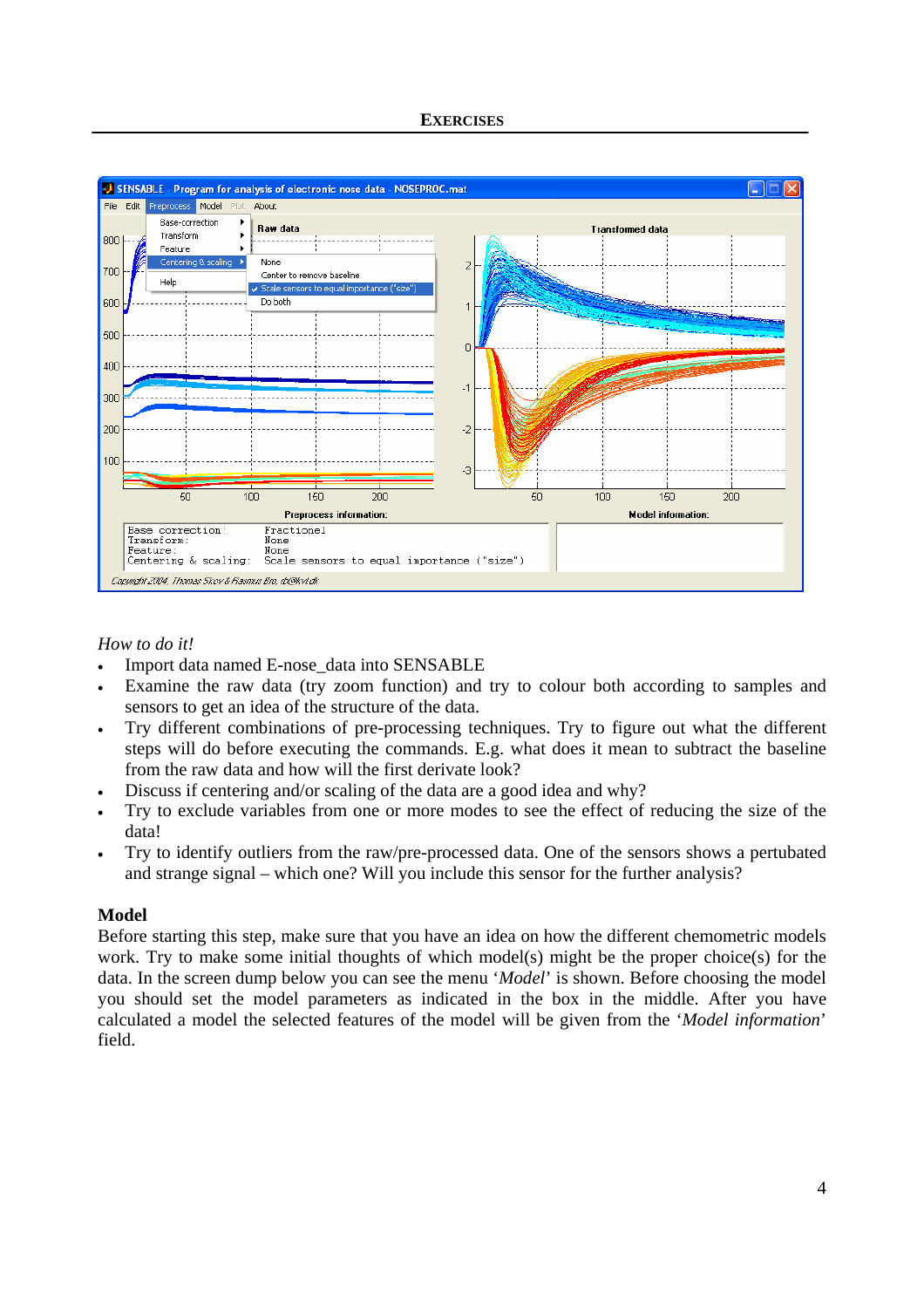

## **Plots**

After the calculation of the model the functions in the '*Plot*' menu becomes available and it is now possible to select the highlighted plots. Notice that the choice of plots differs from model to model, but the philosophy behind SENSABLE is that the plots available should also be the most appropriate plots for each model.

In the following screen dump you can see the four highlighted model from the '*Plot*' menu. The first plot choice gives three plots but only the score plot is shown. The possibility to colour the samples are not implemented in this version of SENSABLE yet.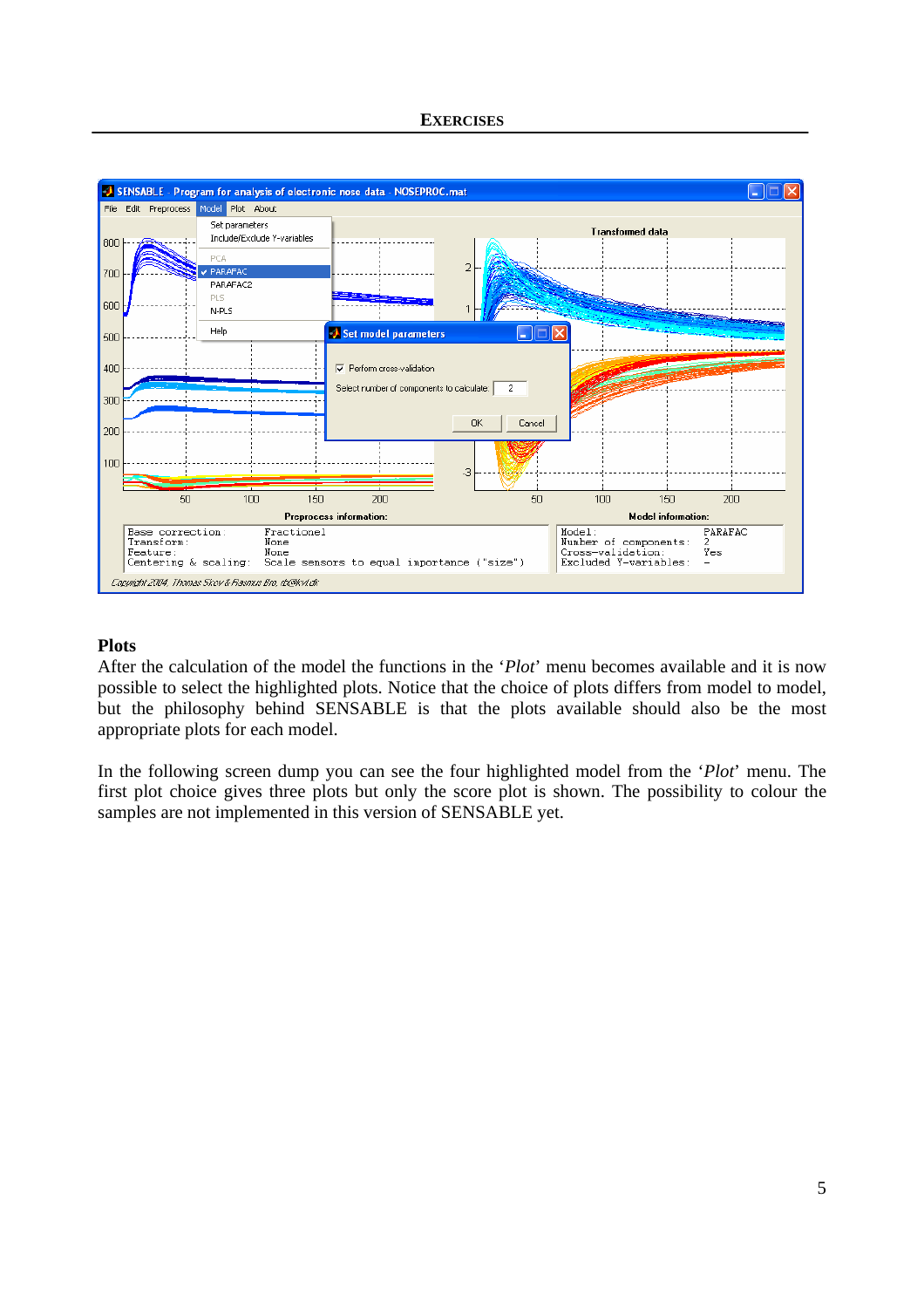

In order to perform explorative analysis, evaluate the different chemometric models to see how they work in practice. Study the different plots available and make sure you are familiar with the terms of scores and loadings and how they are connected.

# Two-way chemometric models

Start with the basic chemometric models PCA and PLS where you try to separate the different subgroups of samples based on the intrinsic relationship in the raw data (PCA) or by using a supervised technique, where external knowledge is introduced in the model (PLS). A more detailed explanation of scores and loadings, model characteristics and the finding of outliers will be put forward during the calculations of the two-way models. However, the same guidelines and rules can be used for the more complex three-way models.

*How to do it!*  **PCA & PLS**  For the first model calculation choose the following pre-processing steps: *Base-correction*: Fractional *Transformation*: None *Feature*: Absolute maximum *Centering & scaling*: Do both *Outliers*: You should exclude sensor from both the PCA and PLS model. Why?

Figure out the dimensions of the data set after the pre-processing steps before you carry on. Which modes have been reduced?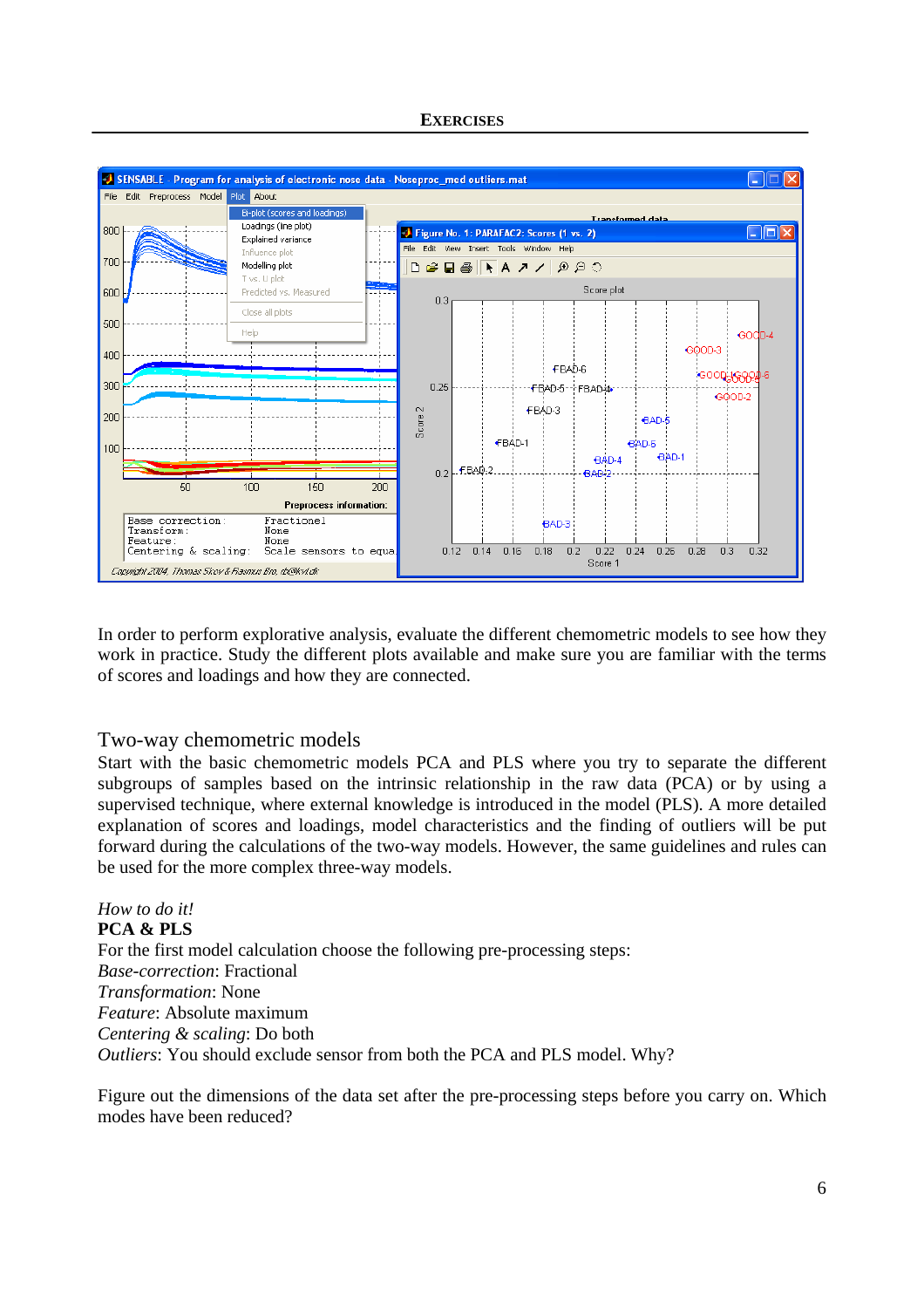# PCA

Try to fit a **PCA model** with five components using cross-validation.

Investigate the model through the available plots from the 'plot' menu. How many components should be included in the model? Investigate this with the explained variance plot. What is the difference between the PCA models that gives the fitted and Xvalidated bars, respectively (i.e. what is the consequence if the model is NOT cross-validated)?

Before deciding on the final number of components use the influence plot and the score plot to locate any outliers. If you think one sample might be an outlier – remove it (remember to recalculate the model and go through the plots again as described above) – or keep an eye on this sample when you proceed with the data analysis.

Can the samples be separated into the three known groups?

## PLS

To make the separation of the three groups more visible you can use the external information that the 18 samples belong to three different groups. This can be done with a PLS model.

Calculate a **PLS model** with five components using cross-validation.

You should investigate the predicted vs. measured plot, and explained variance plots of X and Y before the score and loadings plot. Why? Try to investigate variable 1 (bad samples) for components 1-5 to see how well the data are predicted. Remember that the Y-data should be ones for the bad samples and zero for the two other groups. Hint **Text 4**.

Three-way chemometric models For the model calculation choose the following pre-processing steps: *Base-correction*: Fractional *Transformation*: None *Feature*: None *Centering & scaling*: See below (*outliers*)

*Outliers*: You may want to exclude sensor 1 before calculating the models. Why? Why not? (for hint see **Text 2**). If you decide to include the noisy signal of sensor 1 you might want to reconsider centering the data. Why? (for hint see **Text 3**).

Figure out the dimensions of the data set after the pre-processing steps before you carry on. Take a closer look at the time profiles of the different sensors and notice the difference in magnitude and shape of the profiles.

Recap of theory: The strict (tri-)linearity of the PARAFAC1 is very advantageous when each sample is characterised by the same underlying structure, but the model will often be too restricted to deal with severely shifted time profiles e.g. as in the sensor signals in Figure 2. As seen the time profile does not only change in magnitude but also in shape. The effect of shifted time profiles and the consequence of using a more suitable chemometric model will be illustrated in the following.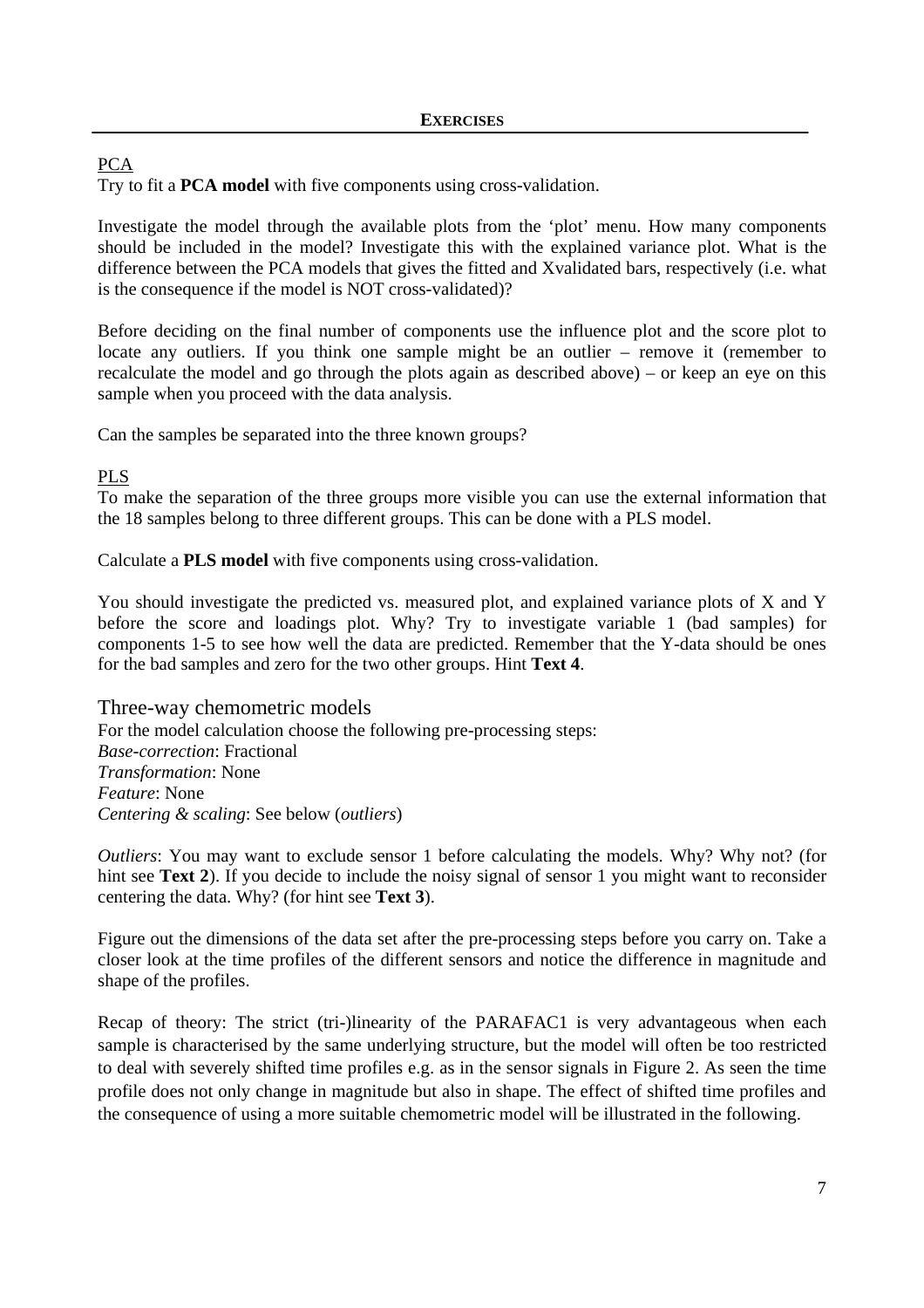*How to do it!*  **PARAFAC**  Calculate a PARAFAC model using two components and with cross-validation.

Two components are found to be adequate for both PARAFAC and PARAFAC2 so you should not investigate this further.

Evaluate the score plot for the samples. Are the samples separated more efficient than using twoway chemometrics (PCA)? Why – why not?

# **PARAFAC2**

Use the same context as for the PARAFAC model above. Make sure that you know the difference between PARAFAC and PARAFAC2 before carrying on with PARAFAC2 calculations!

Evaluate the loadings of for the three modes and pay attention to the enhanced complexity of mode two. What is the possible advantage of making this mode more complex?

Evaluate the score plot for the samples. Are the samples separated more efficient than using PARAFAC? Why – why not?

### **N-PLS**

Even though PLS did not give a usable model we will try to calculate an N-PLS model using five components and with cross-validation. Once again you should investigate the predicted vs. measured before interpreting the score plot. Has the model become better using the three-way structure of the data? Why - why not?

# **Question about SENSABLE**

If you during these exercises run into problems understanding the different options given, have problems running the program, or find bugs that we haven't discovered ourselves, feel free to contact us for further information. You can reach us at thsk@kvl.dk.